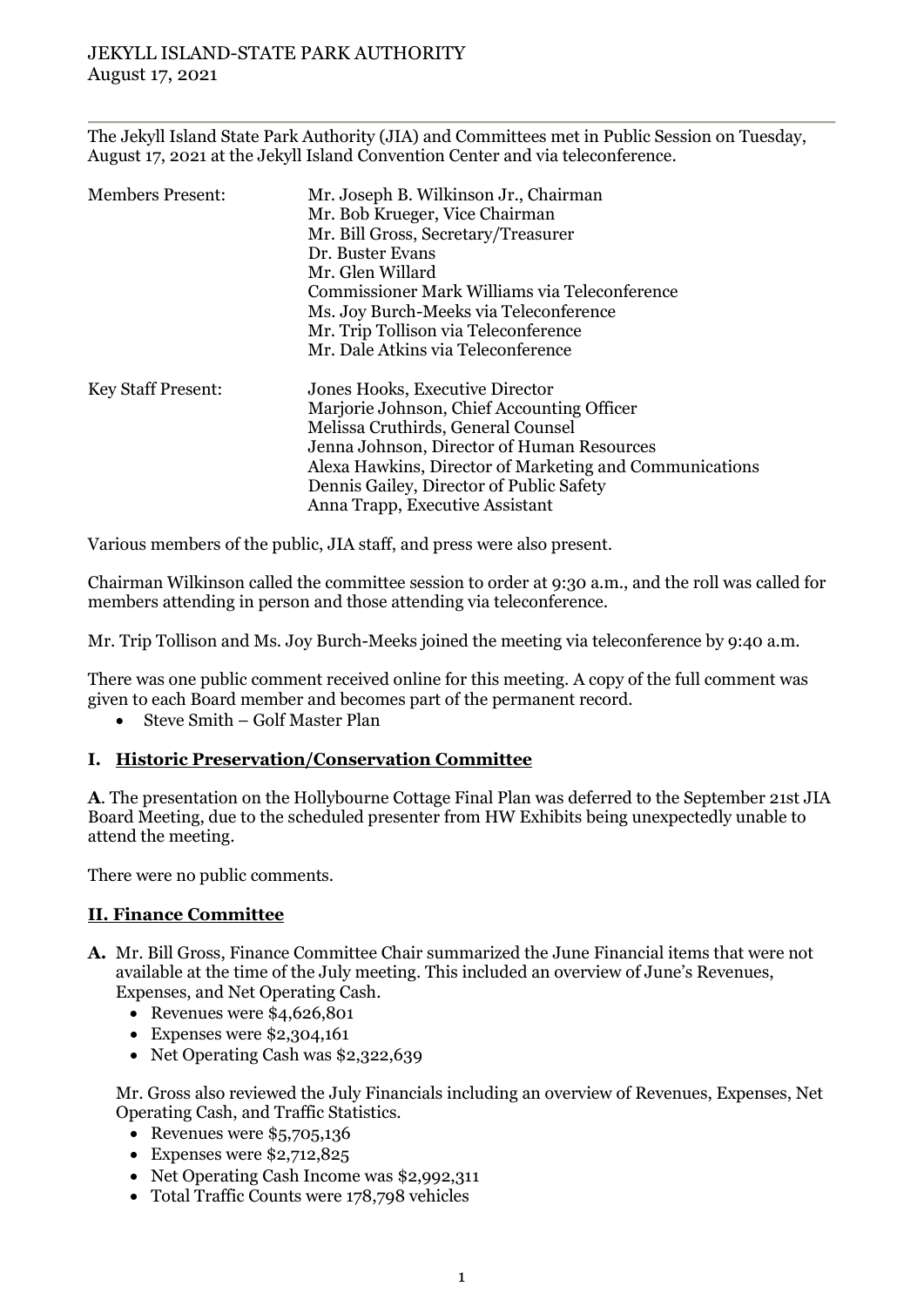July Hotel Statistics were not available, as the JIA needed information from the Club Hotel to complete the monthly hotel report.

**B.** Marjorie Johnson, Chief Accounting Officer provided an overview of the Year-End Financials. She explained that because of all the uncertainty that came along with the COVID-19 Pandemic, the Fiscal Year (FY) 2021 revenues and expenses were conservatively budgeted, and staff did a great job of staying below their expenses.

The expenses for FY21 were \$22.3 million, which was approximately \$3 million less than budgeted and \$2 million less than the prior year. The FY21 expenses were the lowest they had been since FY 2016.

Revenues far exceeded the expectations for the FY. The budgeted revenues were \$27.5 million, but the actual revenues were \$30.5 million, which is almost \$3 million more than expected and \$4 million better than the prior FY. This was also an all-time revenue record.

She then explained that the net result at the end of FY21 equaled \$8 million available for designated fund contributions, capital expenditures, and cash reserves. That total was \$5.9 million more than anticipated, and from those funds \$3.5 million was set aside in board designated fund contributions, which included contributions to the Water Wastewater Fund, the Fire Equipment Fund, the Tourism Development Fund, and the Public Area Improvement Fund. During the year, the Board also approved \$2.6 million in funding for capital equipment and projects.

This left \$2.1 available at the end of year for capital projects and cash reserves.

- **C.** M. Johnson presented a request to the board for Additional Capital Funding totaling \$1,554,342. This included:
	- \$1,018,000 to be paid from the FY21 Operating Funds for the requested Capital Equipment and Projects:
		- Purchase of new CAT backhoe<br>○ Construction of new Public Wo
		- o Construction of new Public Works Office/Restrooms/Lunchroom
		- Replacement of carpet flooring in Annex Building with vinyl laminate
		- o Replacement of all common area furniture at the JI Convention Center
		- o Installation of a fire alarm at the JIA Administration building
		- Replacement of the Tank Chiller at GSTC Hospital
	- \$536,342 for additional projects to be paid from the previously designated funds as follows:
		- o Water/Wastewater Reserves: \$21,000
			- Grit pump at WPCP
		- o Public Area Improvement Funds: \$281,342
			- Paving of Pier Road parking lot
			- Rejuvenation and restriping of Convention Center and Great Dunes asphalt parking lots
			- Signage at Corsair Beach Park and Ocean View Park
			- Purchase of used garbage truck to replace current one
		- $\circ$  Tourism Development Funds: \$234,000
			- Complete unfinished section of causeway bike path to the Jekyll Island Guest Information/GSP Building

She noted that if the staff recommended capital projects were approved, a contribution of \$1,074,479 would first be made to JIA cash reserves.

A motion to recommend the approval of the Additional Capital Requests as recommended by staff was made by Mr. Krueger and seconded by Dr. Evans. The motion carried unanimously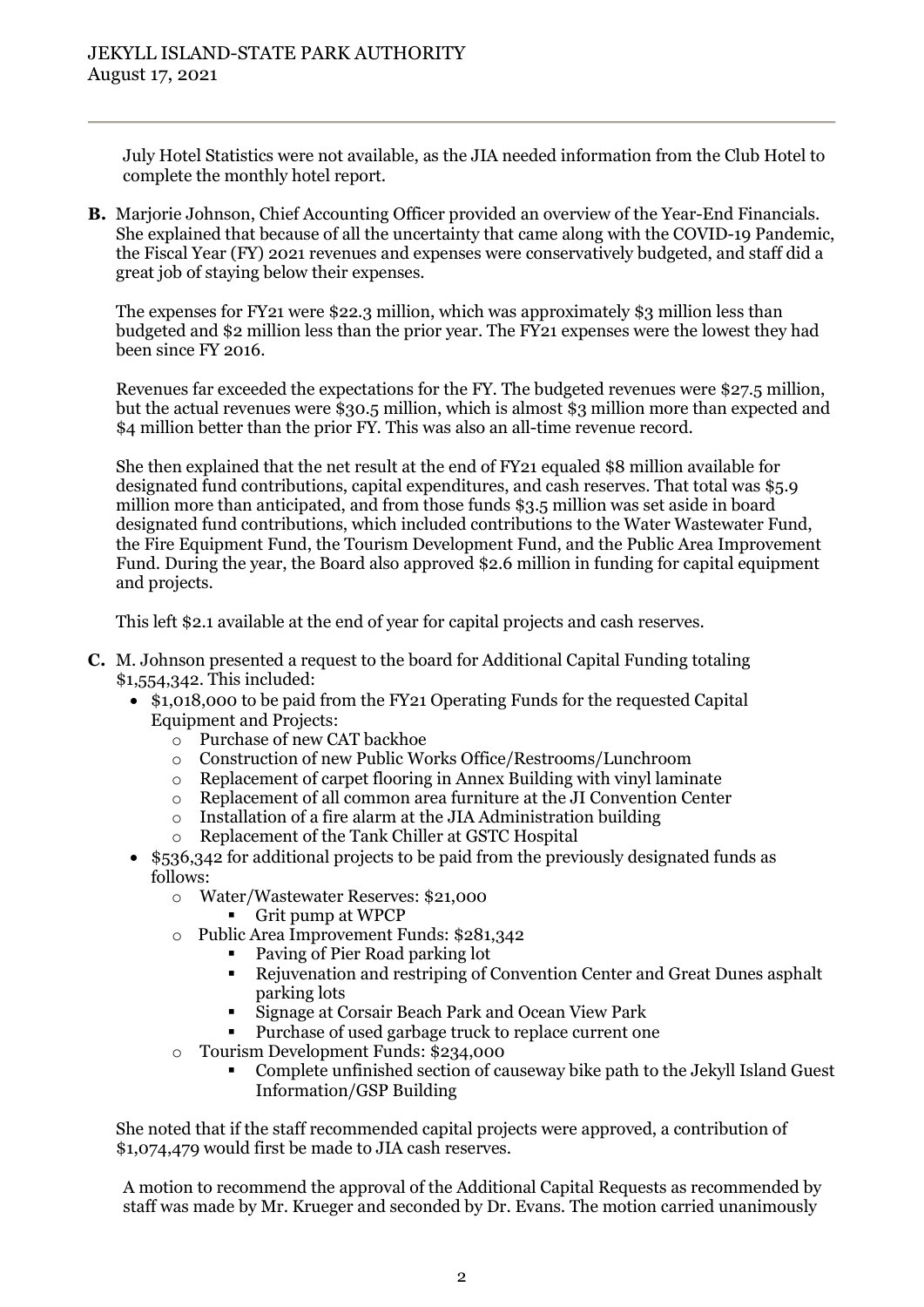with no objections.

**D.** Marjorie Johnson, Chief Accounting Officer reviewed the Georgia Department of Audits Report of JIA Financials. She explained that the state auditing staff selected seven procedures to test JIA financial information. These procedures are selected entirely by the audit staff, and they're the same procedures used when performing engagements for similar entities of JIA's size and structure. These tests ensured that various transactions and records contained adequate and appropriate documentation, numbers matched what was previously submitted to the State Accounting Office, and Federal Grant Awards were in line and on track.

There were no findings in any of the testing procedures conducted by the Georgia Department of Audits.

**E.** M. Johnson moved on to discuss the Georgia Department of Audits Report of JIA's Business and Residential Leases for calendar years 2019 and 2020. During this engagement, the auditors consulted with JIA Lease and Accounting Staff to determine procedures to test. Businesses and hotels are rotated to ensure that they are all tested at least every two years. Additionally, randomly selected residential rental properties are chosen for testing each year. For this year's test, the businesses chosen for testing included the hotels and their subleases along with several residential rental properties.

Eight procedures were selected by JIA staff and the auditors for this engagement which included confirming the mathematical accuracy of the hotel motel tax reports, ensuring businesses reported correct revenues to the JIA, confirming correct rent and hotel tax percentages, and confirming if the business was subject to capital reserve requirements.

The auditors did note some minor calculation errors in the reports and found underpayments of approximately \$13,000 that were due to JIA. They also noted that several of the hotels did not meet the capital reserve requirements of their lease. The hotels, business, and residential properties will be notified of any discrepancies found.

There were no public comments.

## **III. Human Resources Committee**

- **A.** Jenna Johnson, Director of Human Resources, presented a Fiscal Year 2021 Staffing Level Update. The JIA has an average monthly roster of 273 full-time and part-time employees. During FY21, 141 employees left, 116 voluntarily and 25 involuntarily. This was a 21% increase of people leaving employment. This increase is not JIA specific and has been seen throughout other businesses as well. Of the 116 employees who left voluntarily, 73 were part-time employees while 43 were full-time. The reasons for those who left voluntarily are as follows:
	- 32% Opportunity
	- 30% Personal
	- 23% Availability
	- 10% Relocation
	- 3% Retirement
	- 2% Abandoned Job

J. Johnson then broke down the data even further differentiating the reasoning between fulltime and part-time employees. She noted that this was the first time the percentage of full-time employees who left for another opportunity or a higher paying position was higher than parttime employees who left for the same reason. She then discussed the turnover trends JIA has seen since FY14 which has fluctuated through the years, with FY21 seeing the highest percent of turnovers. She noted that the actual pay is often a determining factor with hiring and retention, and compensation along with other data is looked at to attracted qualified candidates.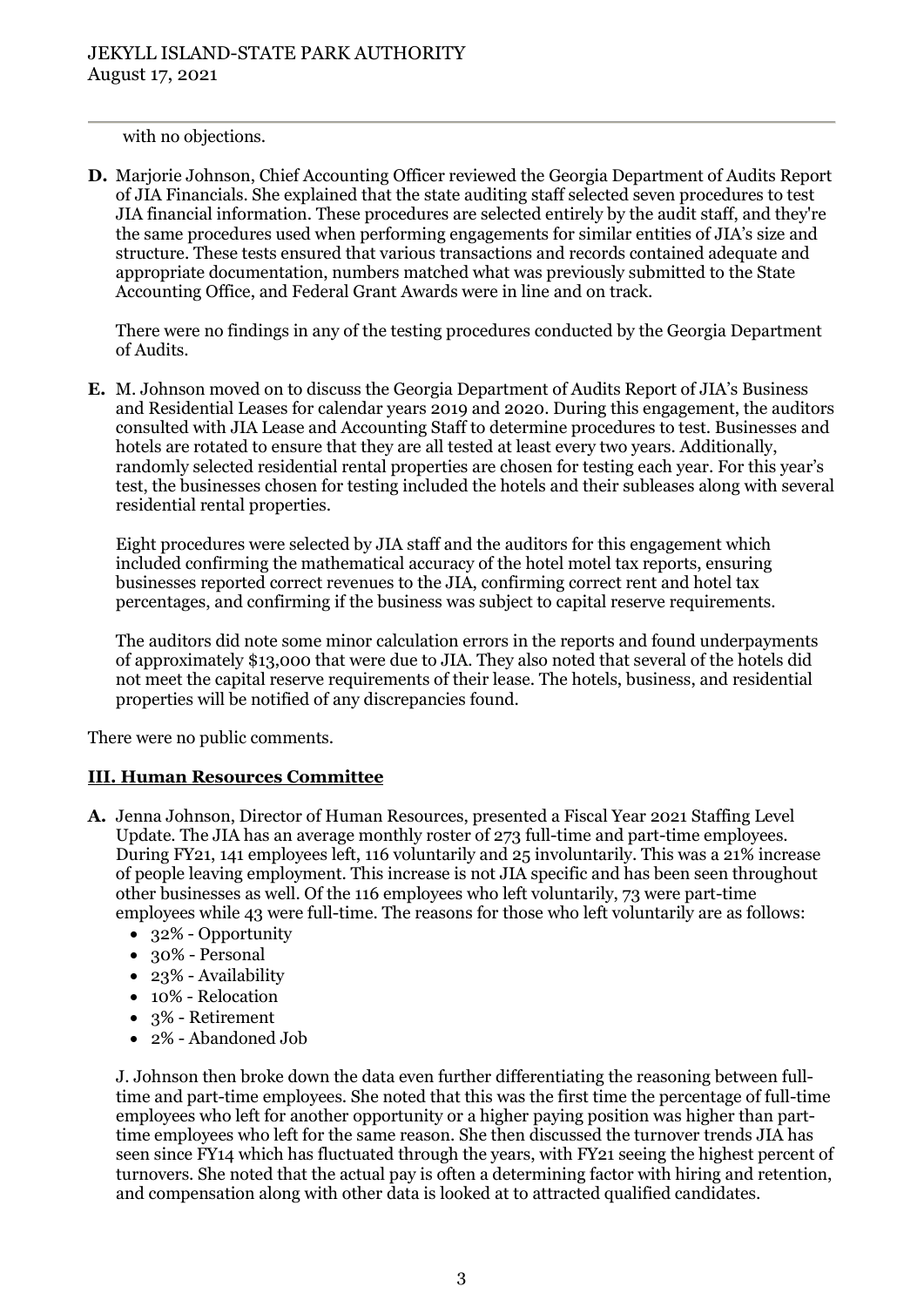Lastly, she discussed the pilot program developed alongside the Boys and Girls Club that allows teenagers to shadow departments that they have an interest in.

**B.** Alexa Hawkins, Director of Marketing and Communications, elaborated on JIA's Intern Partnership with the Boys & Girls Club. This internship program exposed the participating students to career environments while they worked alongside the JIA teams. The Landscaping Department hosted one intern, and the Marketing Department hosted two 11<sup>th</sup> grade students from Brunswick High School and Glynn Academy for six weeks.

The Landscaping intern assisted with landscape restoration projects, including installation of several commemorative benches around the island. The Marketing interns assisted with social media development, brand photo shoots, and developing group experience team building exercises. Additionally, they each had a capstone project. One intern, who had interest in graphic design, created her version of a Shrimp and Grits poster. The other, who showed an interest in social media, developed a social media content calendar.

Overall, the pilot program served as a great way for the teens to gain experience in a career field they may be interested in pursuing and allowed the JIA staff to gain insight on what career paths students coming out of high school are interested in. Hawkins also noted that discussions continue with the Boys and Girls Club on opportunities to enhance the program.

There were no public comments.

# **IV. Marketing Committee**

**A.** Alexa Hawkins, Director of Marketing and Communications, presented the Marketing Department Report. She began her presentation by discussing the Marketing Team's public relations (PR) outreach and news placements. During FY21, particularly April through June, more than 2 billion potential visitors were reached through Marketing's strategies. There were approximately 1,000 media placements for the FY, which was about a 50% increase from the previous year. Marketing did adjust their advertising as the pandemic hit, taking a more targeted approach. They pitched stories around destinations that are worth the drive, remote work, road trips, RV camping, unique museum exhibits, wedding venues, or anything that would encourage visitors to come to Jekyll for a unique experience. One approach they took was to host Familiarization Trips with media journalists in targeted areas. One of those markets was Charlotte, which resulted in a story in *Charlotte Magazine* called "Travel Retreat to Historic Jekyll Island". This story will also run in *Orlando Magazine*.

Additionally, digital media efforts have continued to grow with Jekyll Island's website receiving 4.8 million visits during FY21. Marketing has reintroduced SEO (search engine optimization) with a small budget, which increased their clickthrough rate. A redesigned newsletter rolled out earlier in 2021 which has been performing well. A targeted co-op program with Jekyll's large lodging partners was also reintroduced. Nearly 10,000 clicks were seen through those specific co-op ads to partner sites. Social media was also a top performer, as followers continue to increase on both Facebook and Instagram. Instagram saw a particularly big boost in 2021 with an accumulation of more than three million impressions, a 38% increase in engagements, and followers increasing by 22%.

During the next fiscal year, Marketing plans to continue targeted advertising to reach specific regional markets.

There were no public comments.

# **VI. Committee of the Whole**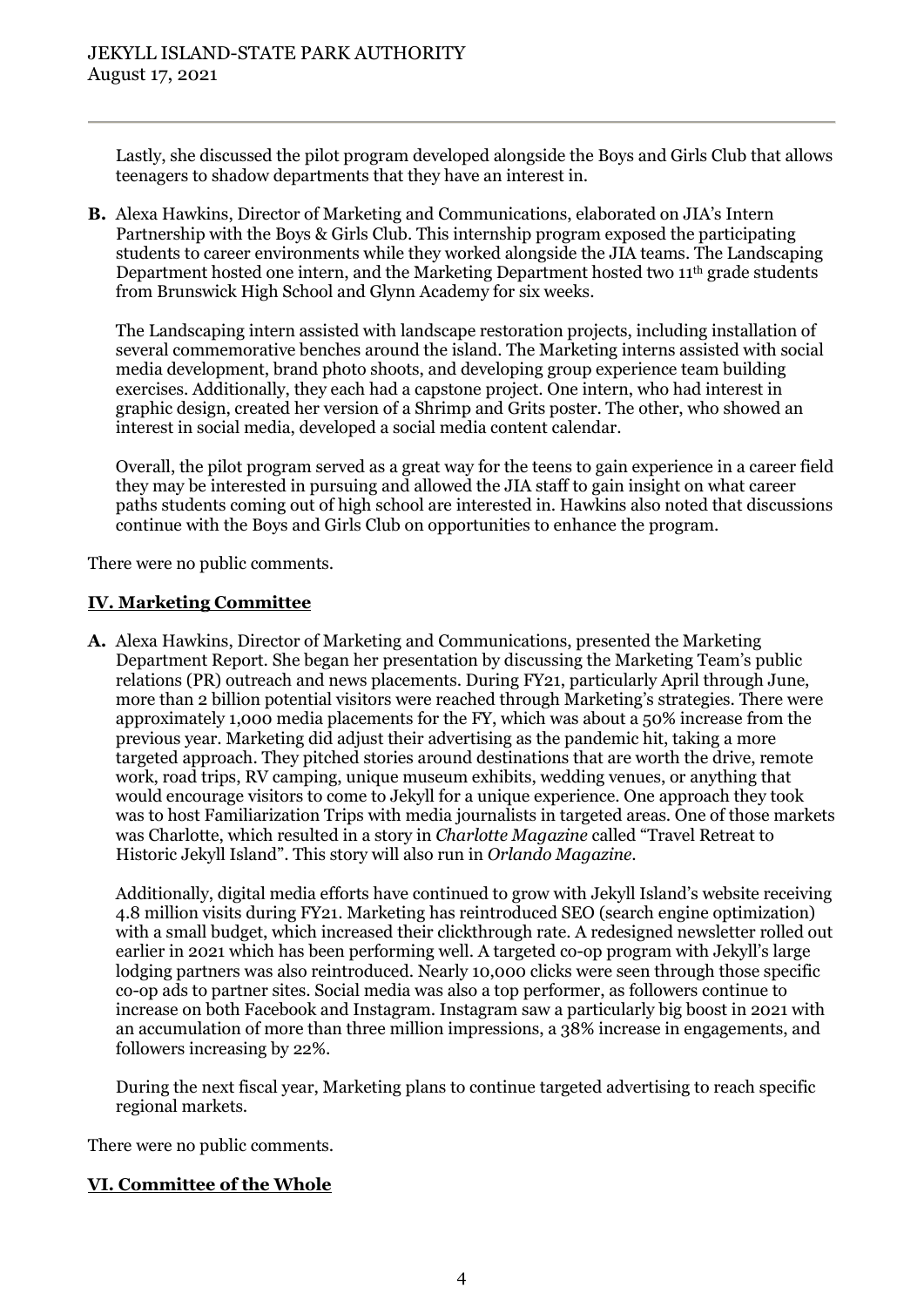**A.** Dennis Gailey, Director of Public Safety presented the Request for Approval of the Dispatch Service Agreement with the Joint Public Safety Communications Department (JPSCD). He explained that earlier in the year a resolution was passed by the Board that moved 911 calls from the Georgia State Patrol (GSP) Center to the Glynn-Brunswick 911 Center (GB 911). This request serves as an extension of that resolution, as it allows the GB 911 staff to dispatch Jekyll Island Fire Department (JIFD) units directly from the 911 center in lieu of forwarding calls to GSP Radio Operations for final dispatch. The calculated cost for Jekyll Island is \$41,757 annually, contingent on the number of radios on the system. The JIA will be billed in four equal quarterly invoices by Glynn County.

Gailey explained that this agreement will improve the response times, expedite emergency communications, and enhance mutual aid operations for the JIFD units.

A motion to recommend approval of the Dispatch Service Agreement as recommended by staff was made by Mr. Willard and seconded by Mr. Krueger. The motion carried unanimously with no objections.

**B.** Jones Hooks, Executive Director presented the Request for Approval of the Campground Bathhouse Proposal. He explained that The Georgia State Financing and Investment Commission (GSFIC) approved a grant award of \$999,480 to JIA for construction of new bath houses in the campground. In addition, JIA received \$2.95 million in state bond funding for campground expansion. JIA was required to obtain three competitive bids for the prototype bathroom designed by Ussery Rule Architecture. The three bidders were Woodman Builders Inc, Wildsmith Construction and Overholt Construction. The apparent low bidder, Woodman Builders Inc, was approved by GSFIC to proceed to contract.

Hooks continued by requesting approval to utilize a combination of grant funds and bond funds in the amount of \$1,243,026.24 for construction of the three prototype ADA Compliant Bath Houses at the Jekyll Island Campground and to award the construction contract to Woodman Builders Inc.

A motion to recommend approval of the Campground Bathhouse Proposal as recommended by staff was made by Mr. Gross and seconded by Mr. Willard. The motion carried unanimously with no objections.

**C.** Leigh Askew Elkins, JIA's Consultant from the University of Georgia's Carl Vinson Institute, provided an update on JIA's Master Plan planning process and explained the results from a Public Survey conducted for about a month during the summer of 2021.

The JI Master Plan Survey was a Qualtrics survey with approximately twenty questions that provided responses via the Lickert scale and one open ended question for additional comments. The categories and initial questions were developed by UGA and JIA, and the questions were reviewed and edited by the UGA Survey Research Unit to ensure they met the best survey research standards and practices.

The Survey was organized under six major headings: visitation, conservation and land use, capacity and infrastructure, economic sustainability, activities and amenities, and about you. A total number of 11,497 surveys were submitted, although they were not all completed. Elkins noted that to receive that many survey submissions was truly remarkable. Responses were received from forty-eight states, Canada, and even one response from a fleet post office in the Pacific and one response from an Army post office in allied Europe. Elkins then reviewed several of the questions and responses from the survey, with each falling under one of the above-mentioned categories. For the open-ended questions, there were 5,554 comments that were sorted and categorized by topic and by respondent type: resident, current visitor, previous visitor, and part-time resident.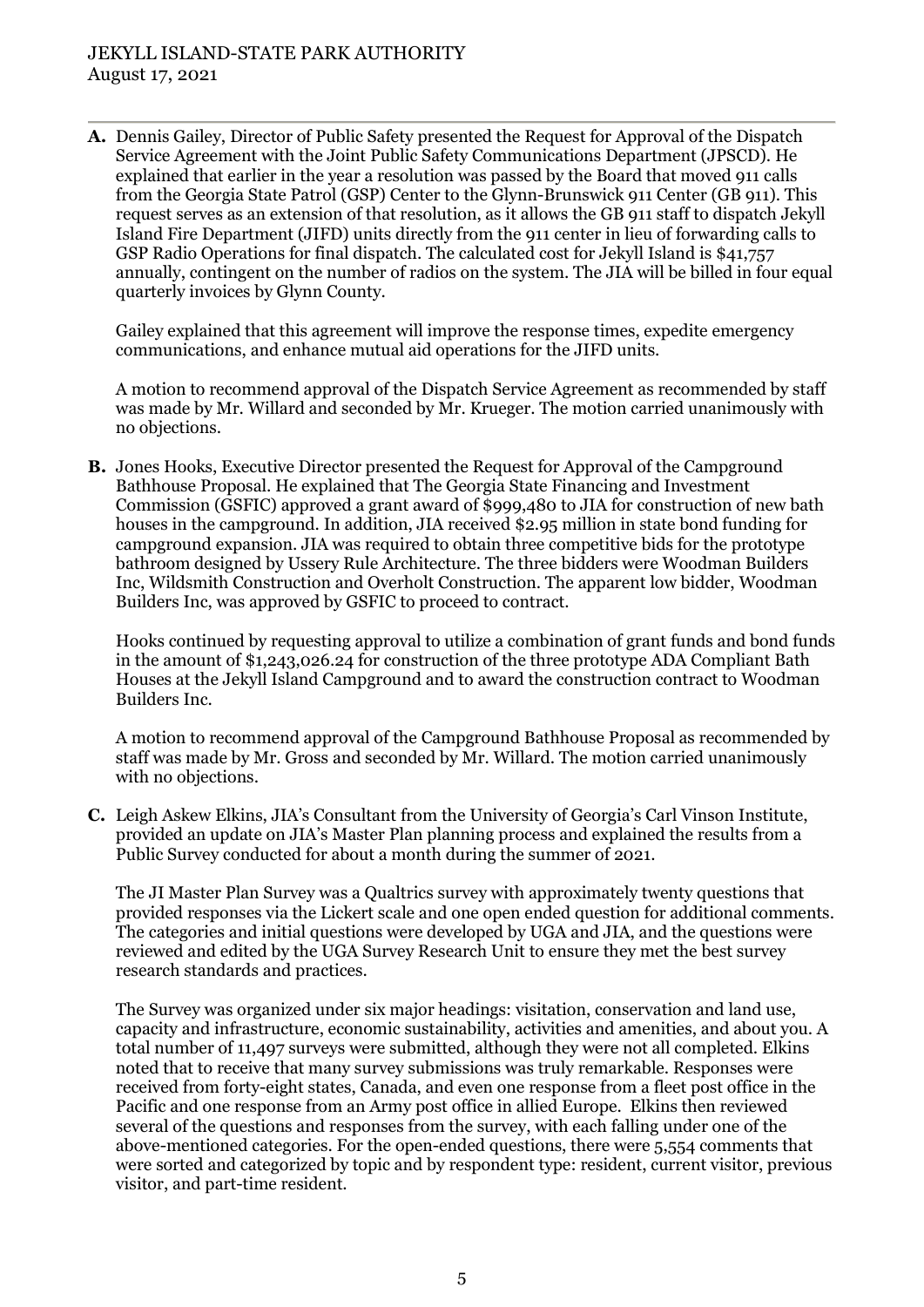Elkins then provided a summary of the JI Master Plan Update Town Hall, which took place on June 16, 2021 as part of the public input process. During this session, an electronic town hall software was used that allowed for equal participation from all attendees, which totaled approximately 70. During the town hall the following questions were asked and received the corresponding responses:

- The Jekyll Island Authority has had numerous accomplishments over the past 10 years what has been most significant to you?
	- o Convention Center and Beach Village, Conservation Plan, Great Dunes Park, and Bike Path improvements
- Over the next five years, what do you see as the greatest issues or challenges for the JIA to address?
	- o Overdevelopment; Capacity and Infrastructure Concerns; Traffic/Toll Booth
	- What are the greatest opportunities for the JIA over the next five years?
		- o Pickleball, Restaurants, Pharmacy/Urgent Care
- What else do we need to know?
	- o Communication and Community are important

Elkins concluded her presentation by reviewing the next steps in the process which include:

- Gathering data and information to help inform decision-making
- Reviewing input from stakeholders, JIA staff, and JIA Board Members in combination with survey and town hall input
- Reviewing plans and studies that were developed as recommended by the 2014 Master Plan
- Using the above to inform the Findings and Recommendations for the Master Plan Update
- **D.** The Operations Update was deferred, as Noel Jensen, Deputy Executive Director, was unexpectedly unable to attend the meeting due to illness.
- **E.** Jones Hooks, Executive Director, Presented the Executive Director's Report. He discussed the following points:
	- A scheduled public input session for the Code Revision project. The session will provide an update on what the consulting team has done up to that point and will offer participants an opportunity to ask questions or comment on specific concerns. These types of meetings will continue until the project is complete.
	- A survey conducted by Longwoods International that showed the influence the Delta Variant of COVID-19 would have on travel plans during the next six months. 34% percent of those surveyed indicated that their travel plans would be impacted. He noted that it was important to look at these trends, as they could potentially begin impacting Jekyll.
	- He provided an update on the newly designed signage that has been added throughout Jekyll Island, particularly at beach areas, through the Ranger Program. The preliminary numbers of the effectiveness of these signs show approximately a 35% decrease in violations since the signs were installed. A full report will be given at a later date.
	- The Georgia Department of Community Affairs awarded the Jekyll Island Turtle Center \$358,433 through an AmeriCorp grant. This is the third highest award given within the state of Georgia.
	- The Environment Protection Division of the Georgia Department of Natural Resources completed a review of Jekyll's sanitary sewer system. Hooks quoted from the review, "During the inspection, no deficiencies were noted, but recommendations are presented in the enclosed report based upon the operation history. Since the last sanitary survey, this system has been designated as an outstanding performer."
	- The Office of Fleet Management rated Jekyll Island as a Tier 1 in their Fourth Quarter Tier Report. There are only four agencies in the State of Georgia who have earned a Tier 1 ranking.
	- Per the State Agency Records Manager, JIA is one of the only state agencies in Georgia with a fully revised and updated retention schedule.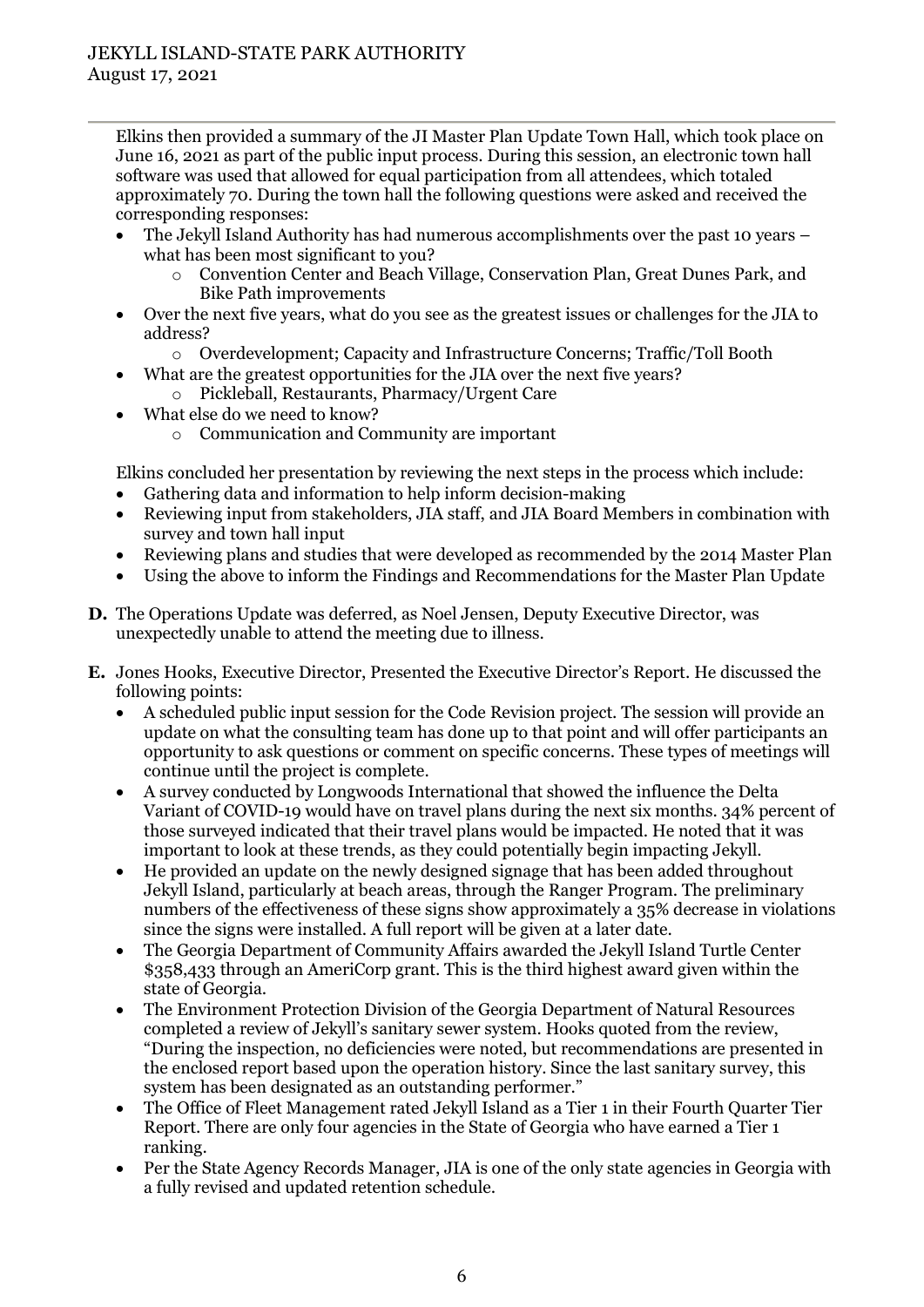# JEKYLL ISLAND-STATE PARK AUTHORITY August 17, 2021

- Hooks provided an update on the Golf Master Plan, which has yet to be adopted as methodical steps are being taken to ensure the plan is appropriate. These steps include indepth review of the plan itself, on-site visits by Board members, and an archeological study. He then shared updated data on golf rounds and golf revenue. He noted that this continual sharing of data is an important aspect of the Golf Master Plan. It is a phased plan that allows decisions to be based on play. Hooks continued by explaining that the Bleakly Impact Study is just an analysis of various ways to pay for development of the Golf Master Plan. The study has not been adopted and it contains various scenarios to be considered. He ended the point by explaining that any erroneous information that has been distributed will be addressed by JIA staff and dialog will continue with the Board as decisions are made on the Golf Master Plan.
- Hooks addressed the poor cellular service provided by Verizon on the south end of Jekyll Island. These issues are tied to the improvements that are being made at the south water tower and are caused by Verizon not moving forward on the schedule that was provided to them. The interim solution involves raising the Verizon antenna, which much accommodate airport requirements. A full and complete resolution will follow the interim solution.
- Lastly, Hooks recommended an additional JIA Board meeting to be held on November 16, 2021, due to anticipated Master Plan Updates and additional projects in the works. This meeting will include a teleconference option for Board Members. The Board approved this recommendation with no objections.
- **F.** During the Chairman's Comments, Joseph B. Wilkinson, Jr., Chairman, showed his gratitude to everyone who has been supportive and helpful to him and his family over the past few months. He noted how proud he is of the JIA staff and what they've accomplished.

There were no public comments.

No break was taken, and the Chairman continued directly into the JIA Board Meeting.

## **The Jekyll Island State Park Authority (JIA) Board Meeting August 17, 2021**

The roll was called, and all members were present except for Commissioner Williams and Mr. Tollison who dropped off the teleconference line.

## **Action Items**

- 1. Mr. Krueger moved to accept the minutes of the July 20, 2021 board meeting as presented. The motion was seconded by Mr. Willard. There was no discussion, and the minutes were approved unanimously.
- 2. Mr. Krueger moved to ratify, affirm, and adopt the previous actions, approvals, appointments, or other actions taken by this Board of Directors as a whole, that were within the Board's authority, from July 1, 2020 to June 30, 2021. The motion was seconded by Mr. Gross. The motion was unanimously approved.
- 3. Dr. Evans nominated Mr. Krueger to continue the position of Vice Chair. Mr. Krueger consented to the nomination. There were no other nominations, and therefore the Chair declared Mr. Krueger elected to the Vice Chair position.
- 4. Mr. Kreuger nominated Mr. Gross to continue the position of Treasurer/Secretary. Mr. Gross consented to the nomination. There were no other nominations, and therefore the Chair declared Mr. Gross elected to Treasurer/Secretary.
- 5. The recommendation from the Finance Committee to approve Additional Capital Requests carried by unanimous consent.
- 6. The recommendation from the Committee of the Whole to approve the Dispatch Service Agreement carried by unanimous consent.
- 7. The recommendation from the Committee of the Whole to approve the Campground Bathhouse Proposal carried by unanimous consent.